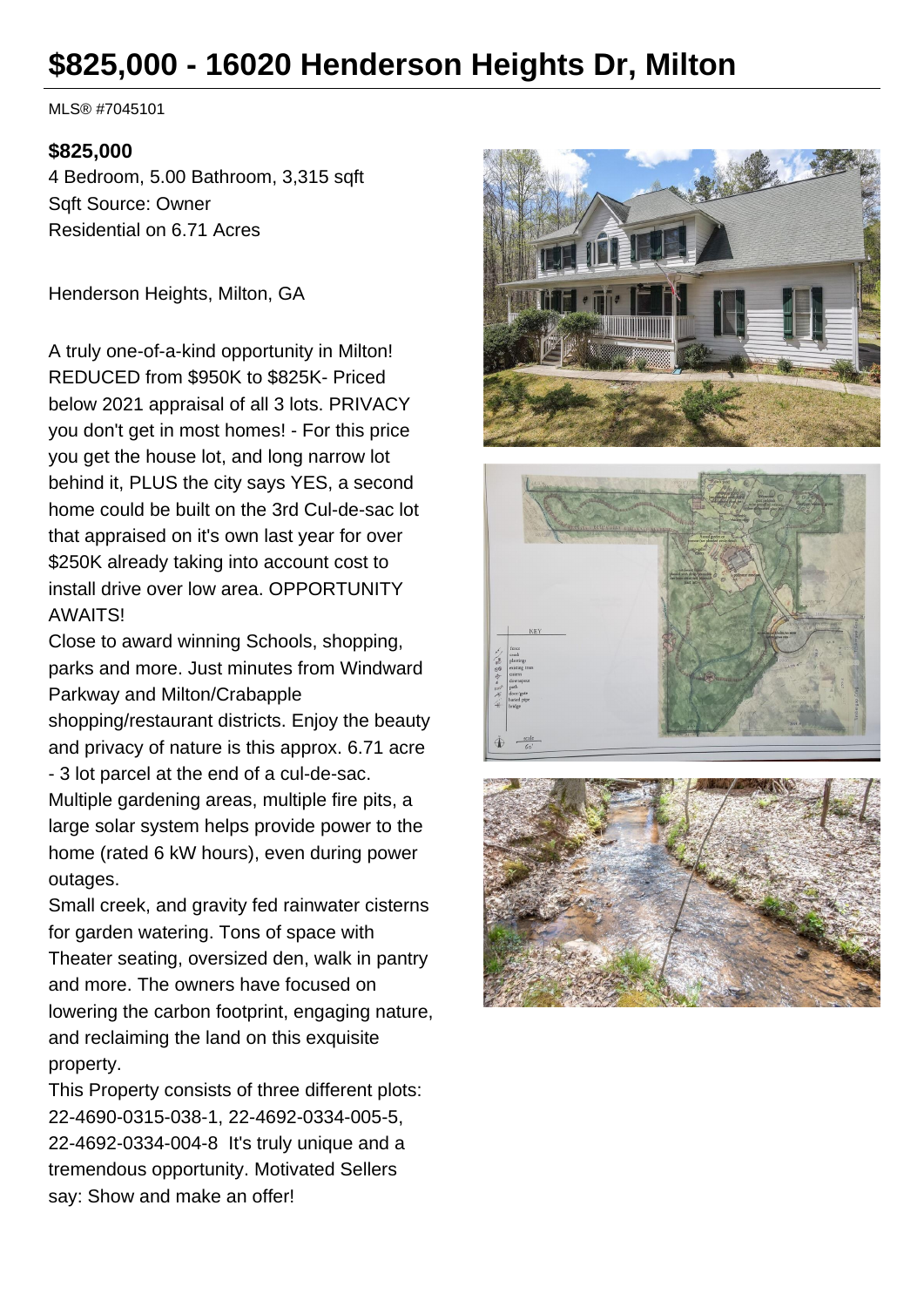Built in 1992

## **Essential Information**

| MLS® #                | 7045101                        |
|-----------------------|--------------------------------|
| Price                 | \$825,000                      |
| Bedrooms              | 4                              |
| Bathrooms             | 5.00                           |
| <b>Full Baths</b>     | 4                              |
| Half Baths            | 1                              |
| <b>Square Footage</b> | 3,315                          |
| <b>SqFt Source</b>    | Owner                          |
| Acres                 | 6.71                           |
| <b>Year Built</b>     | 1992                           |
| <b>Type</b>           | Residential                    |
| Sub-Type              | <b>Single Family Residence</b> |
| Style                 | <b>Traditional, Other</b>      |
| Status                | Pending                        |
|                       |                                |

# **Community Information**

| 16020 Henderson Heights Dr |
|----------------------------|
| <b>Henderson Heights</b>   |
| Milton                     |
| Fulton                     |
| <b>GA</b>                  |
| 30004                      |
|                            |

# **Amenities**

| <b>Utilities</b>      | Cable Available, Electricity Available, Natural Gas Available, Phone<br>Available, Sewer Available, Underground Utilities, Water Available |
|-----------------------|--------------------------------------------------------------------------------------------------------------------------------------------|
| <b>Parking Spaces</b> | 5                                                                                                                                          |
| Parking               | Garage, Garage Door Opener, Garage Faces Side, Kitchen Level,<br>Parking Pad, Electric Vehicle Charging Station(s)                         |
| # of Garages          | 2                                                                                                                                          |
| View                  | Trees/Woods                                                                                                                                |
| Is Waterfront         | Yes                                                                                                                                        |
| Waterfront            | Creek                                                                                                                                      |
| Pool                  | <b>None</b>                                                                                                                                |

## **Interior**